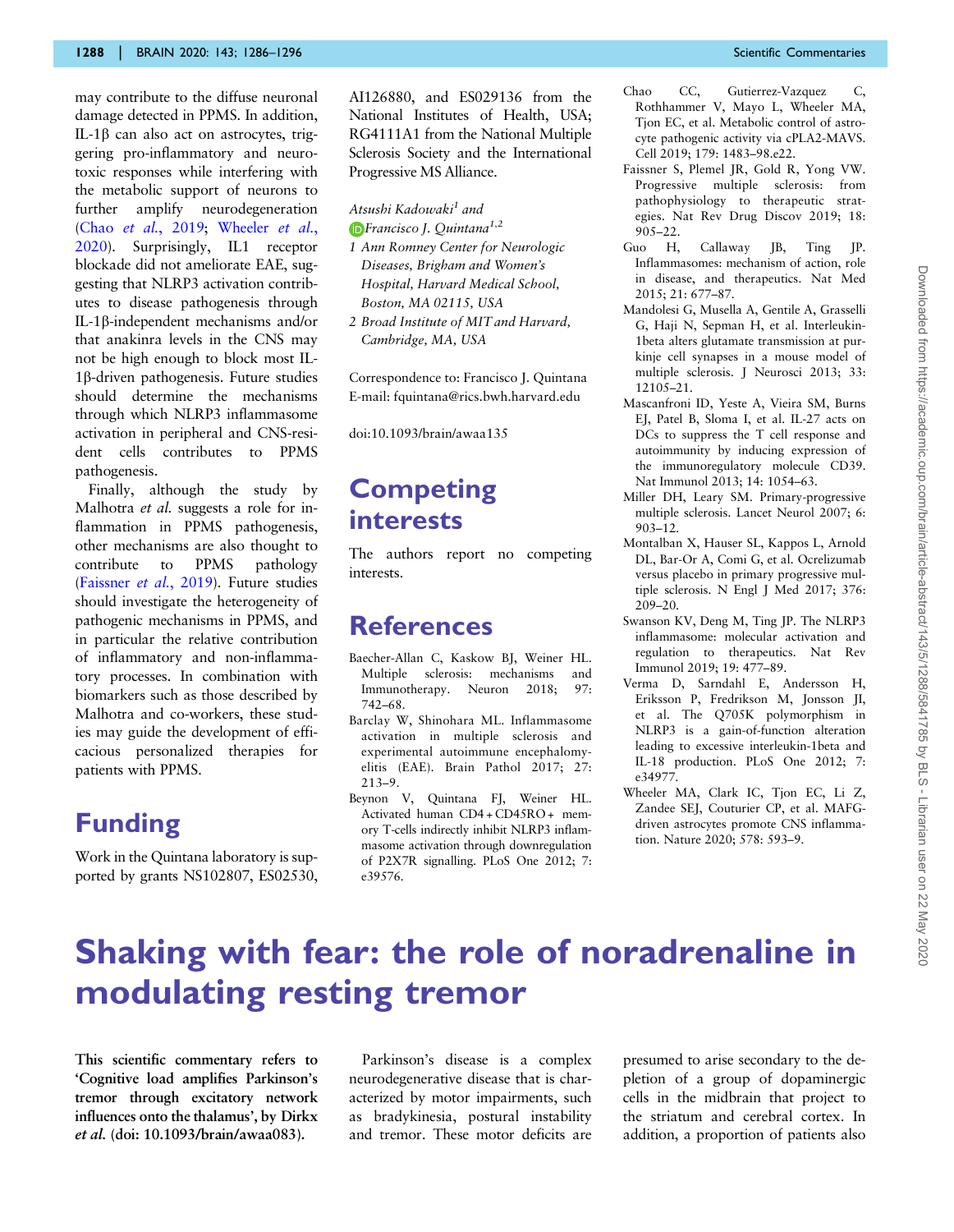<span id="page-1-0"></span>

Figure 1 Overview of the findings of Dirkx et al. (A) Behavioural measures of ascending sympathetic arousal—pupil diameter and heart rate—increased during cognitive load (grey blocks), as did tremor amplitude. Tremor amplitude correlated with heart rate and pupil diameter. (B) Findings from functional MRI depicting the cognitive control network during cognitive load compared to rest. (C) The increase in tremor amplitude during cognitive load correlated with activity in the superior parietal cortex, motor cortex (MC), and thalamus; and (D) a model of the effects of cognitive load, in which cognitive load acts both indirectly by strengthening connectivity between cerebello-thalamo-cortical circuits and the cognitive control network (CCN), and directly by activating the contralateral ventrolateral thalamus. BMA = Bayesian Model Averaging; CBLM = cerebellum; VLpv = ventrolateral nucleus of thalamus.

experience symptoms of apathy, depression and anxiety. Despite the success of the classical 'dopaminergic model' of Parkinson's disease, neither class of symptoms can be fully explained by dopaminergic impairments. Crucially, there is substantial evidence to suggest that individuals with Parkinson's disease also display pathology within other non-dopaminergic neuromodulatory systems, such as the noradrenergic, serotonergic and cholinergic systems (Lim et al., 2009). This hypothesis thus necessitates a more detailed characterization of the relationship between the symptoms of Parkinson's disease and disease-specific pathology within a broader set of neuromodulatory systems. In this issue of Brain, Dirkx and co-workers embark on precisely this line of enquiry by examining the relationship between sympathetic tone and resting tremor (Dirkx et al., 2020).

A particularly salient example of non-dopaminergic pathology in

Parkinson's disease can be found in the noradrenergic locus coeruleus. It has long been known that individuals with Parkinson's disease show both Lewy body pathology and cell loss within the locus coeruleus and that the removal of the locus coeruleus in animal models typically leads to worsening of motor symptoms (Rommelfanger and Weinshenker, 2007). In addition, pathology within the locus coeruleus may also contribute to the progression of disease by exacerbating damage to the nigrostriatal tracts (Gesi et al., 2000). Together these results implicate the locus coeruleus as a key player in Parkinson's disease, and suggests that the limitations of the 'dopaminergic model' could be due in part to the impact of noradrenergic system pathology. So, what role does the locus coeruleus play in normal brain function?

The locus coeruleus is critically involved in cognitive function as the major source of noradrenaline in the CNS with widespread projections innervating large portions of the thalamus, cerebellum, and the entire cerebral cortex (Aston-Jones and Cohen, 2005). These noradrenergic projections can alter the responsivity of targeted neurons in a context-dependent manner by changing the neural response gain. This in turn changes the global functional architecture of the brain (Shine et al., 2016), modulating not only attentionrelated processes (e.g. task performance and focused alertness) but also facilitating working memory, memory consolidation and retrieval (Vermeiren and De Deyn, 2017). In short, noradrenaline can facilitate cognition by repurposing the brain's resources in line with taskspecific requirements.

The locus coeruleus exhibits tonic low firing rates during sleep, whereas high firing rates have been observed during anxiety and stress in association with activation of the sympathetic nervous system (Samuels and Szabadi, 2008). In addition, the locus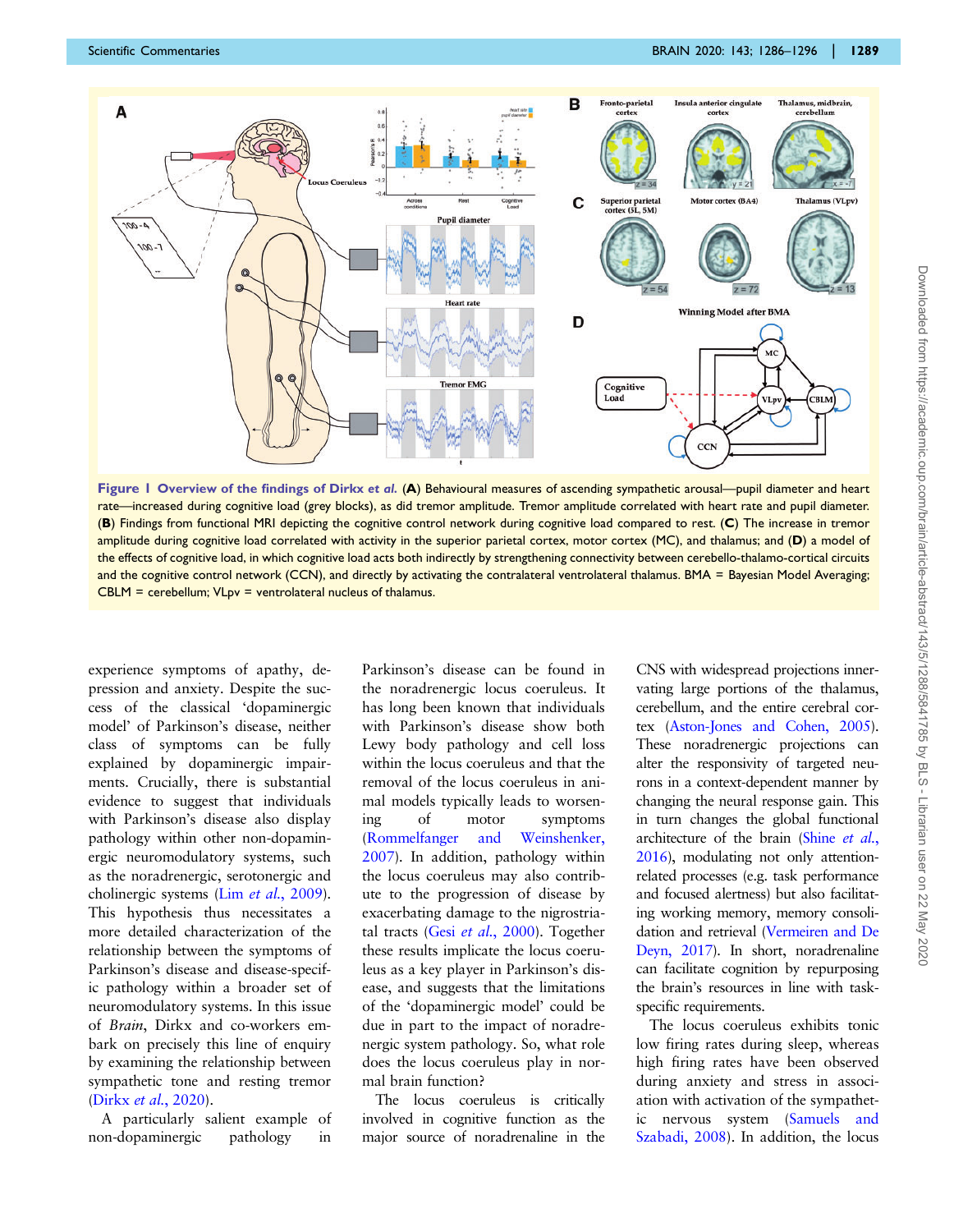coeruleus modulates anxiety through its innervation of the amygdala (Wallace et al., 1992). Locus coeruleus pathology in Parkinson's disease may thus underlie the emotional dysregulation prevalent in the disorder. Furthermore, the expression of some symptoms, such as resting tremor and freezing of gait, is amplified by cognition and anxiety (Ehgoetz Martens et al., 2014). Despite these associations, the absence of a mechanistic framework tying the noradrenergic system to Parkinson's disease has resulted in few therapeutic options targeting this axis of pathology. Current theories postulate that the dysfunctional rhythms inherent to resting tremor emerge within loops interconnecting the basal ganglia, cerebellum, thalamus and cerebral cortex (Dirkx et al., 2016). It has been further suggested that this circuit can be augmented by the ascending arousal system; however, direct evidence of this phenomenon has been lacking.

Dirkx et al. therefore asked whether cognitive load amplified tremor through augmentation of the noradrenergic system. They conducted a 3 T multi-echo functional MRI study, in which 33 participants with tremordominant Parkinson's disease OFF their regular medications performed an alternating cognitive task to investigate the impact of cognitive load on resting tremor. The cognitive task involved performing mental arithmetic as fast as possible (e.g. 'subtract 3 from 100'), with interspersed intervals of rest. Three behavioural measures were concurrently recorded: EMG to characterize tremor, and pupil diameter and heart rate as indirect measures of the ascending sympathetic arousal system (Fig.  $1A$ ). The authors hypothesized that sympathetic arousal and cognitive load should together act to increase the severity of resting tremor.

As a first step, the authors confirmed that cognitive load was significantly associated with increased tremor, enlarged pupil diameter and increased heart rate [\(Fig. 1A](#page-1-0)), along with an overall increase in blood oxygen level-dependent (BOLD) signal

within the cognitive control network (i.e. the bilateral anterior cingulate cortex, insula, thalamus, posterior parietal cortex, frontal eye fields and dorsolateral prefrontal cortex; [Fig. 1B](#page-1-0)). Cognitive load subsequently increased the tremor amplitude-related activity within the secondary somatosensory cortex, contralateral superior parietal cortex and ipsilateral motor cortex ([Fig. 1C\)](#page-1-0). The amplitude of resting tremor was observed to increase rapidly upon initiation of cognitive load and correlated with activity within the thalamus. Notably, the study identified two pathways by which cognitive load can modulate tremor activity: directly through innervation of the contralateral ventrolateral thalamus, and indirectly through strengthening connectivity between the cerebello-thalamo-cortical circuits and the cognitive control network [\(Fig. 1D](#page-1-0)).

The authors extended their results using a dynamic causal modelling approach, which is a Bayesian method of inference where data are iteratively compared to various potential models of the underlying circuitry (e.g. connections between nodes and/or subsequent modulation of these nodes/ connections) in an effort to determine the best 'fit' for the data. Within the eight model groups studied, the data were best explained by a class of models that had bidirectional connections between the cognitive control network and all the nodes of the cerebello-thalamo-cortical circuits [\(Fig. 1D\)](#page-1-0). Bayesian model averaging determined that cognitive load drove network activity through stimulation of the cognitive control network and contralateral ventrolateral thalamus. Overall, there were significant increases in functional connectivity between the cognitive control network and thalamus during cognitive load. Importantly, cognitive load induced increases in pupil diameter, and fluctuations in pupil diameter were associated with dynamic changes in the cognitive control network. Together, these results confirmed the authors' initial hypothesis, and indicate that the ascending arousal system is active during cognitive load and further augments the expression of resting tremor.

While dynamic causal modelling is a useful method for obtaining insights into neurobiological mechanisms, it poses some inherent challenges, such as requiring a limited number of nodes for effective computation and its reliance upon fitting models to the BOLD signal, which reflects some, but not all, elements within the neural circuitry. In addition, it is often challenging to avoid scenarios in which the most complex model best fits the data, as was the case in the current study. The very fact that the more complex model is defined by more variables means that there are more degrees of freedom available for fitting prior distributions within the Bayesian models. One solution is to augment these approaches with computational models that integrate circuit principles and other biological mechanisms of neural activity that more accurately represent the behaviour of the entire neural circuit. whilst maintaining the complexity of the model. Together, these two complementary approaches can provide a more complete picture of the underlying neurobiology than either on their own.

The results of Dirkx et al. suggest that resting tremor expression in Parkinson's disease and its amplification under cognitive load may lie at the intersection of two distinct mechanisms: noradrenergic ascending modulation of the thalamus, and modulation from the cognitive control network onto the thalamus, cerebellum and motor cortices. Whether these impairments are due to Lewy body pathology, cell death within the locus coeruleus, or compensatory processes that occur secondary to damage within other arousal structures remains an open question and will require both multimodal and longitudinal imaging approaches to tease apart. More generally, this study supports a multidimensional view of Parkinson's disease pathology, in which simultaneous dysfunction within multiple neuromodulatory systems can mediate the expression of symptoms. Using an inventive combination of methods and